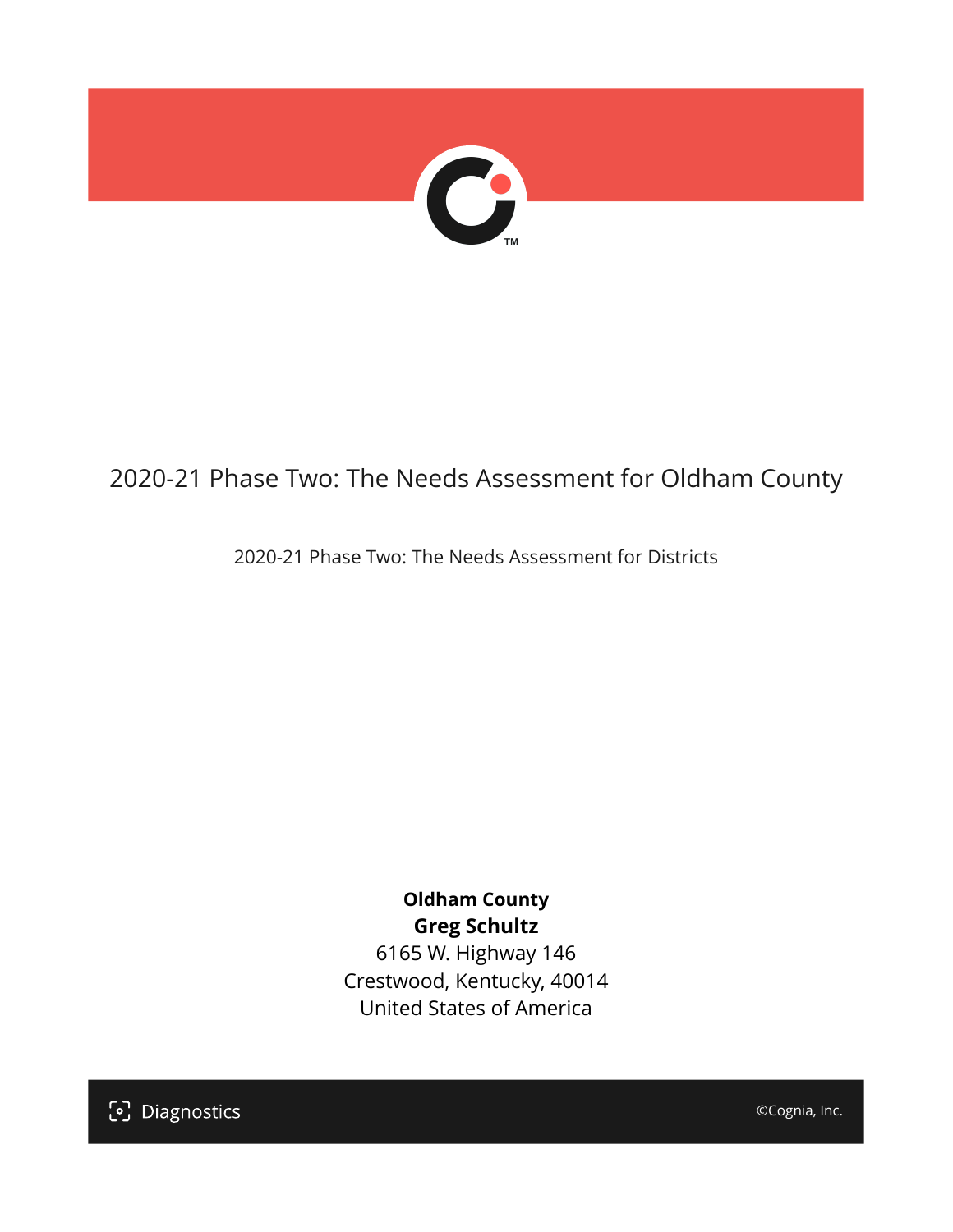Oldham County

#### **Table of Contents**

| 2020-21 Phase Two: The Needs Assessment for Districts      |  |
|------------------------------------------------------------|--|
| Understanding Continuous Improvement: The Needs Assessment |  |
| Protocol                                                   |  |
| <b>Current State</b>                                       |  |
| Priorities/Concerns                                        |  |
| Trends                                                     |  |
| Potential Source of Problem                                |  |
| Strengths/Leverages                                        |  |
|                                                            |  |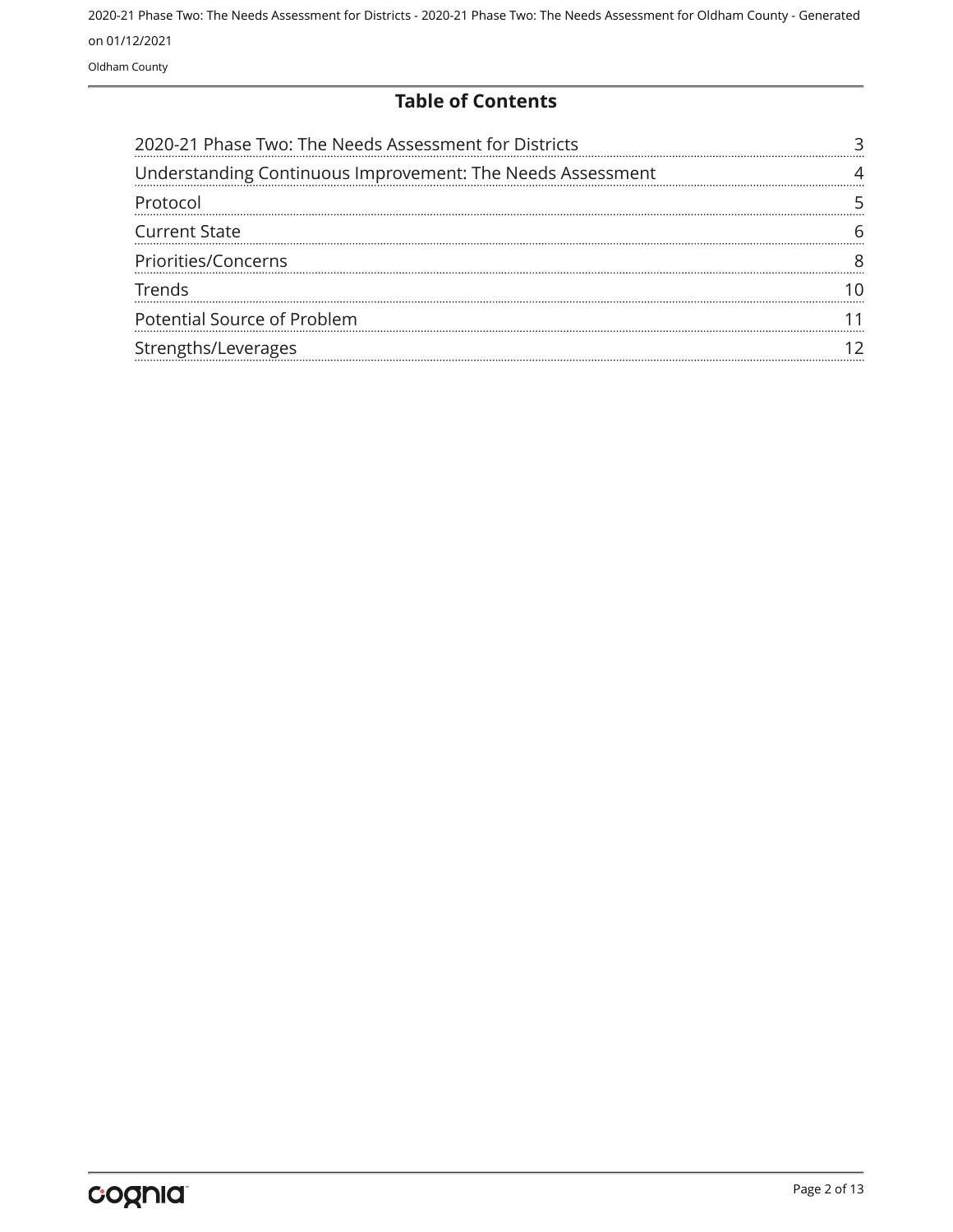Oldham County

## <span id="page-2-0"></span>**2020-21 Phase Two: The Needs Assessment for Districts**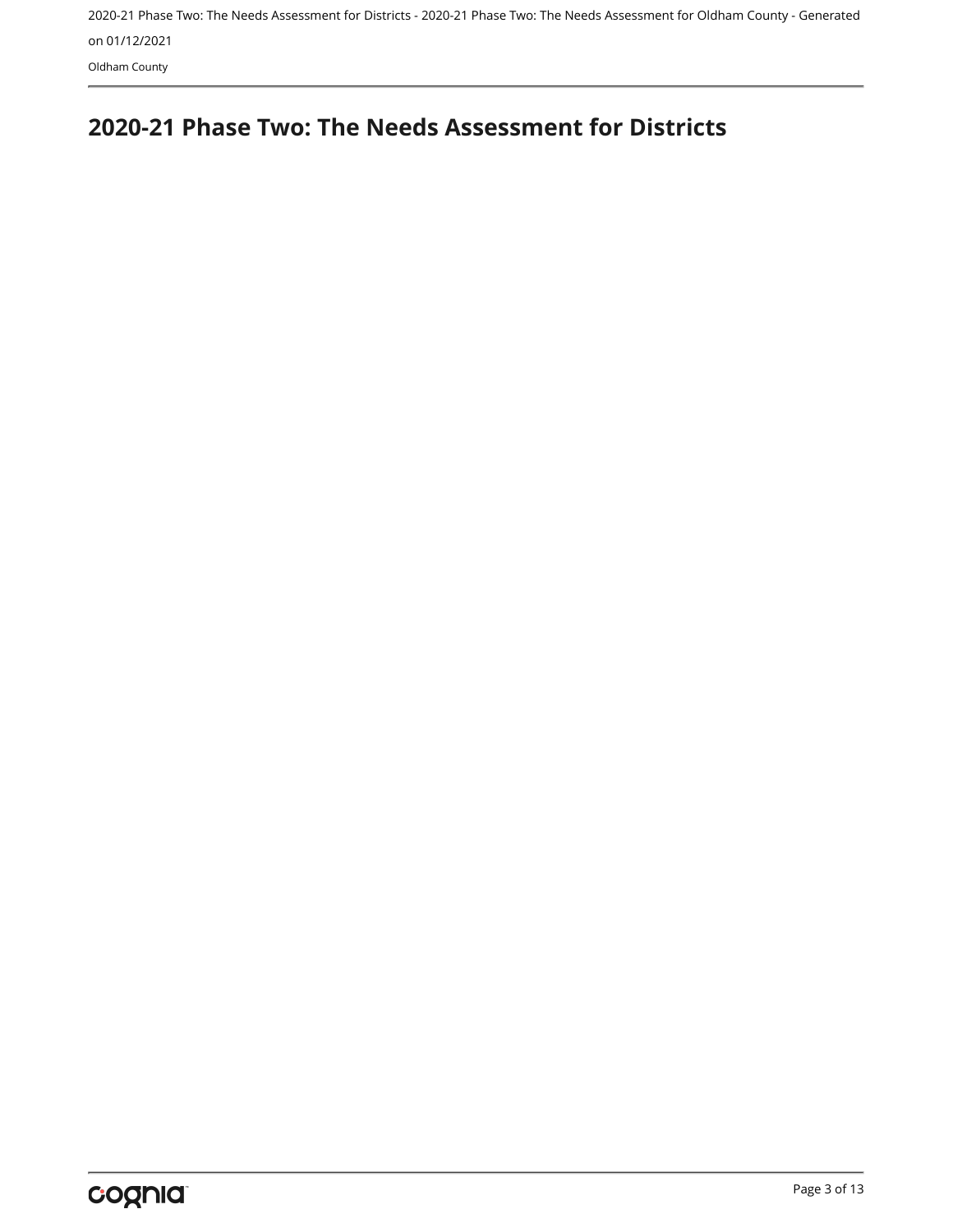Oldham County

## <span id="page-3-0"></span>**Understanding Continuous Improvement: The Needs Assessment**

In its most basic form, continuous improvement is about understanding the **current state** and formulating a plan to move to the **desired state**. The comprehensive needs assessment is a culmination of an extensive review of multiple sources of data collected over a period of time (e.g. 2-3 years). It is to be conducted annually as an essential part of the continuous improvement process and precedes the development of strategic goals (i.e. desired state).

The needs assessment requires synthesis and analysis of multiple sources of data and should reach conclusions about the **current state** of the district as well as the processes, practices and conditions that contributed to that state.

The needs assessment provides the framework for **all** districts to clearly and honestly identify their most critical areas for improvement that will be addressed later in the planning process through the development of goals, objectives, strategies and activities. 703 KAR 2:225 requires, as part of continuous improvement planning for districts, each district complete the needs assessment between October 1 and November 1 of each year and include: (1) a description of the data reviewed and the process used to develop the needs assessment; (2) a review of the previous plan and its implementation to inform development of the new plan; and, (3) perception data gathered from the administration of a valid and reliable measure of teaching and learning conditions.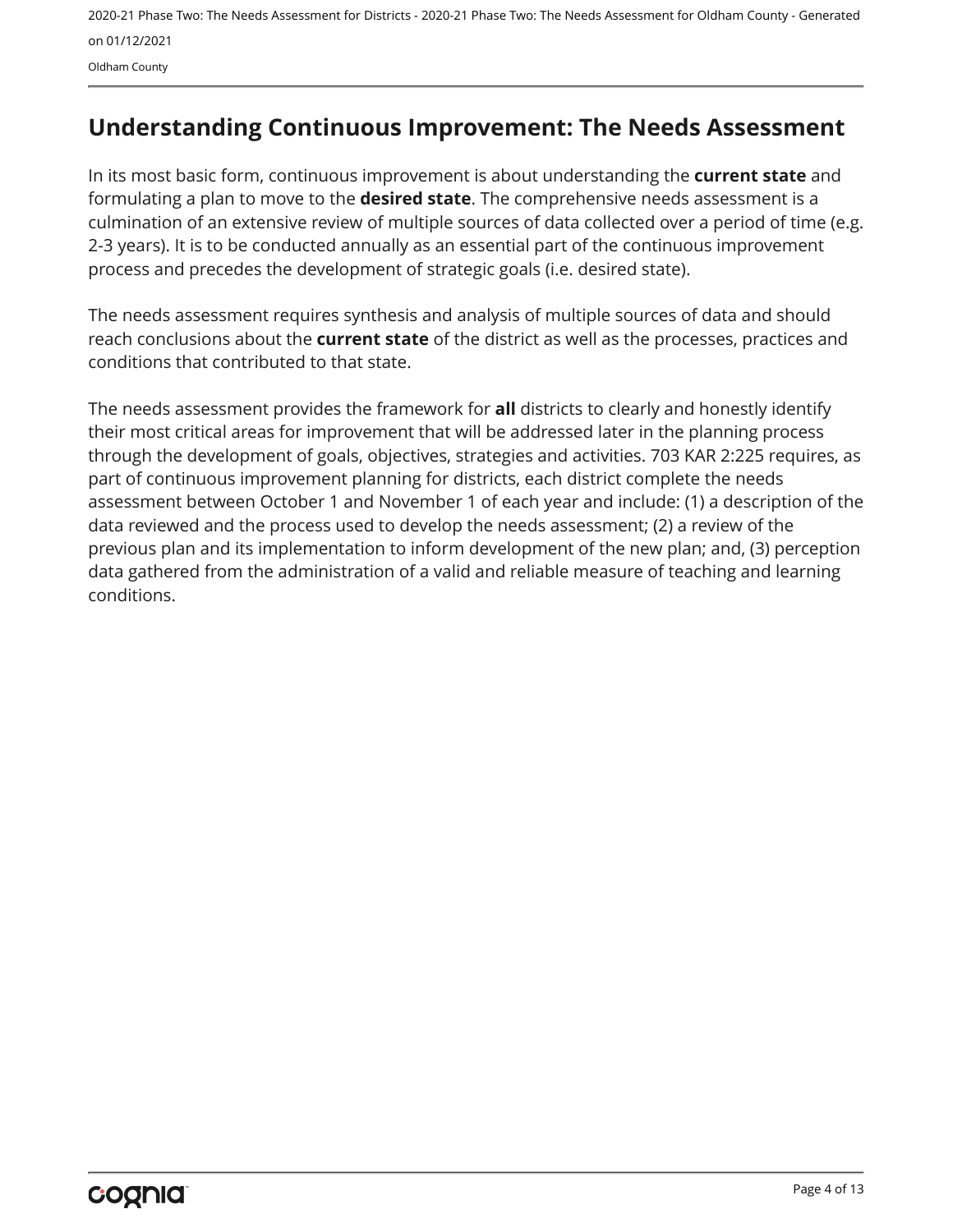Oldham County

## <span id="page-4-0"></span>**Protocol**

. Clearly detail the process used for reviewing, analyzing and applying data results. Include names of district leadership teams and stakeholder groups involved. How frequently does this planning team meet and how are these meetings documented?

The leadership teams at each of our 19 schools review academic, behavioral and attendance data through the lens of Multi-Tiered Systems of Support (MTSS) to inform their work with students. Members of each school leadership team include the principal, one or more assistant principals, counselors and an instructional coach. Each school's leadership team meet bi-weekly to review data available in infinite campus (and from NWEA MAP each quarter) and then allocates resources at the building level. The analysis of student performance data informs how students are placed in tiered intervention groups, enrolled in behavioral intervention programming and supported in each of their classes through high-quality core instruction. At the district level, we also monitor broad trends in student performance through an MTSS lens. Our Director of Student Services tracks enrollment and attendance data on each campus, our District Intervention & 504 Coordinator monitors trends in behavioral data and collaborates with counselors and mental health consultants on each of our campuses and our elementary and secondary level directors, instructional coaches and Director of Special Education monitor trends in academic performance. Each of these district level leaders shares regular updates with their colleagues in the Student Learning Division. Information from this team, in turn, is shared with the Superintendent, Assistant Superintendent for Student Services and the Executive Team on a monthly basis. In addition to this, each school's SBDM gives an annual presentation to the Oldham County School Board highlighting the trends in attendance, behavioral and academic data in their school. Each SBDM also shares their plan to address the needs of the students they serve.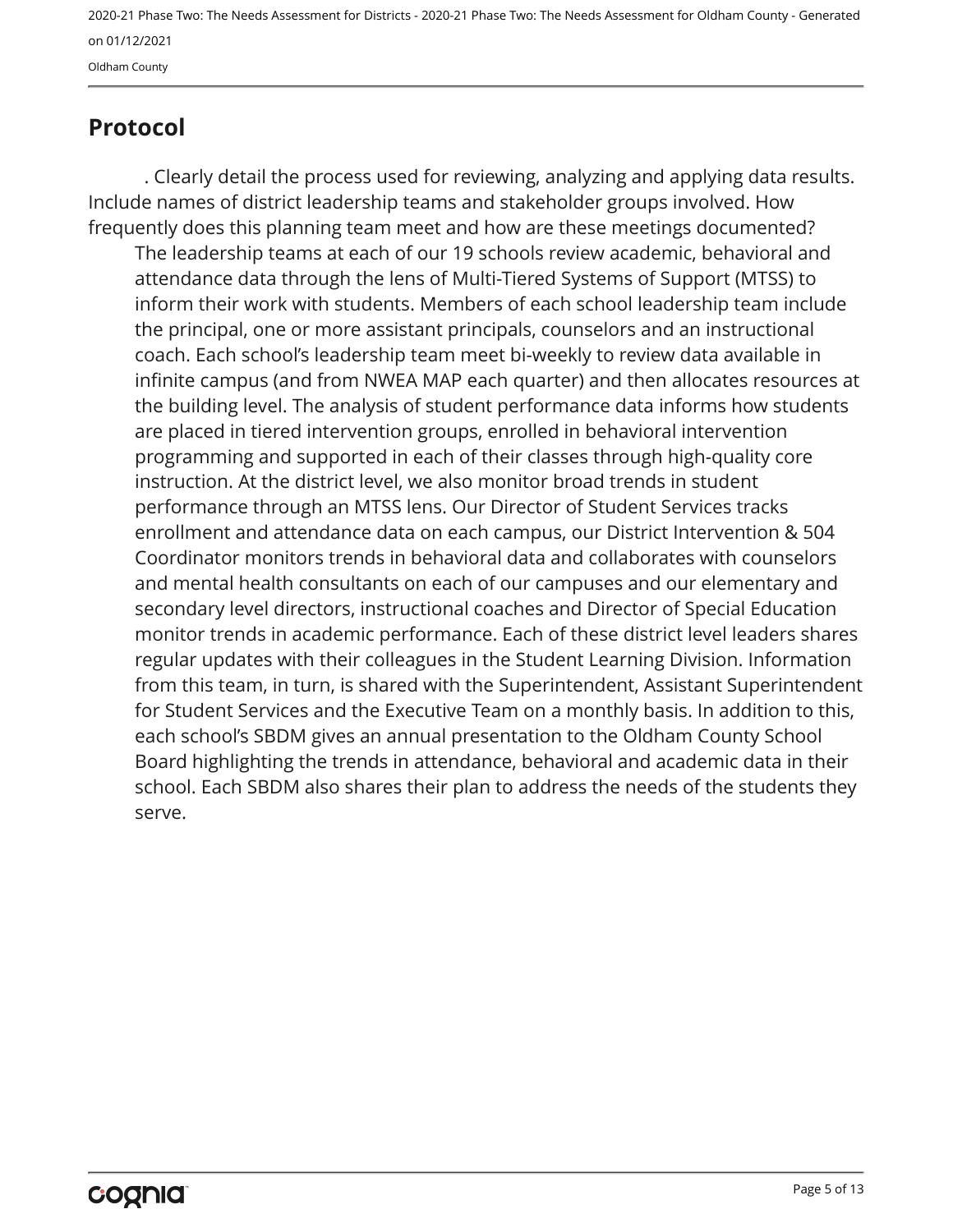Oldham County

## <span id="page-5-0"></span>**Current State**

. Plainly state the current condition using precise numbers and percentages as revealed by past, current and multiple sources of data. These should be based solely on data outcomes. Cite the source of data used.

#### **Example of Current Academic State:**

-Thirty-four percent (34%) of students in the achievement gap scored proficient on KPREP Reading.

-From 2018 to 2020, the district saw an 11% increase in novice scores in reading among students in the achievement gap.

-Fifty-four percent (54%) of our students scored proficient in math compared to the state average of 57%.

#### **Example of Non-Academic Current State:**

-Teacher Attendance: Teacher attendance rate was 84% for the 2019-20 school year – a decrease from 92% in 2018-19.

-The number of behavior referrals increased from 204 in 2018-19 to 288 in 2019-20. -Survey results and perception data indicated 74% of the district's teachers received adequate professional development.

At the time of our last KPREP assessment in 2018-19, 65.9% of elementary students were proficient in reading, 62.0% were proficient in math and 61% were proficient in writing. At the middle school level, 74% of middle school students were proficient in reading, 66% were proficient in math and 39% were proficient in writing. Students with disabilities were 34.9% proficient in reading at the elementary level, 34.3% proficient at the middle school level and 39.5% proficient at the high school level. In mathematics, elementary students were with disabilities were 31.6% proficient, middle school students were 23.6% proficient and high school students were 21.7% proficient. At the high school level in 2019, students had an average ACT score 21.4 in English, 21.5 in math, 22.5 in reading and 21.8 in Science with an overall composite score of 21.9. In 2019, 48.1% of African American students graduated Transition Ready, 46.2% of Hispanic Student, 22.9% of English Language Learners and 19.7% of disabled students. On our most recent NWEA Map administration in reading, 34.7% of elementary students scored in the high range, 26% in the high average range, 16.2% in the average range, 12.9% in the low average and 10.3% in the low range. At the secondary level, 30.7% of 6th to 9th grade students scored in the high range, 33.3% in the high average range, 19.9% in the average range, 13.1%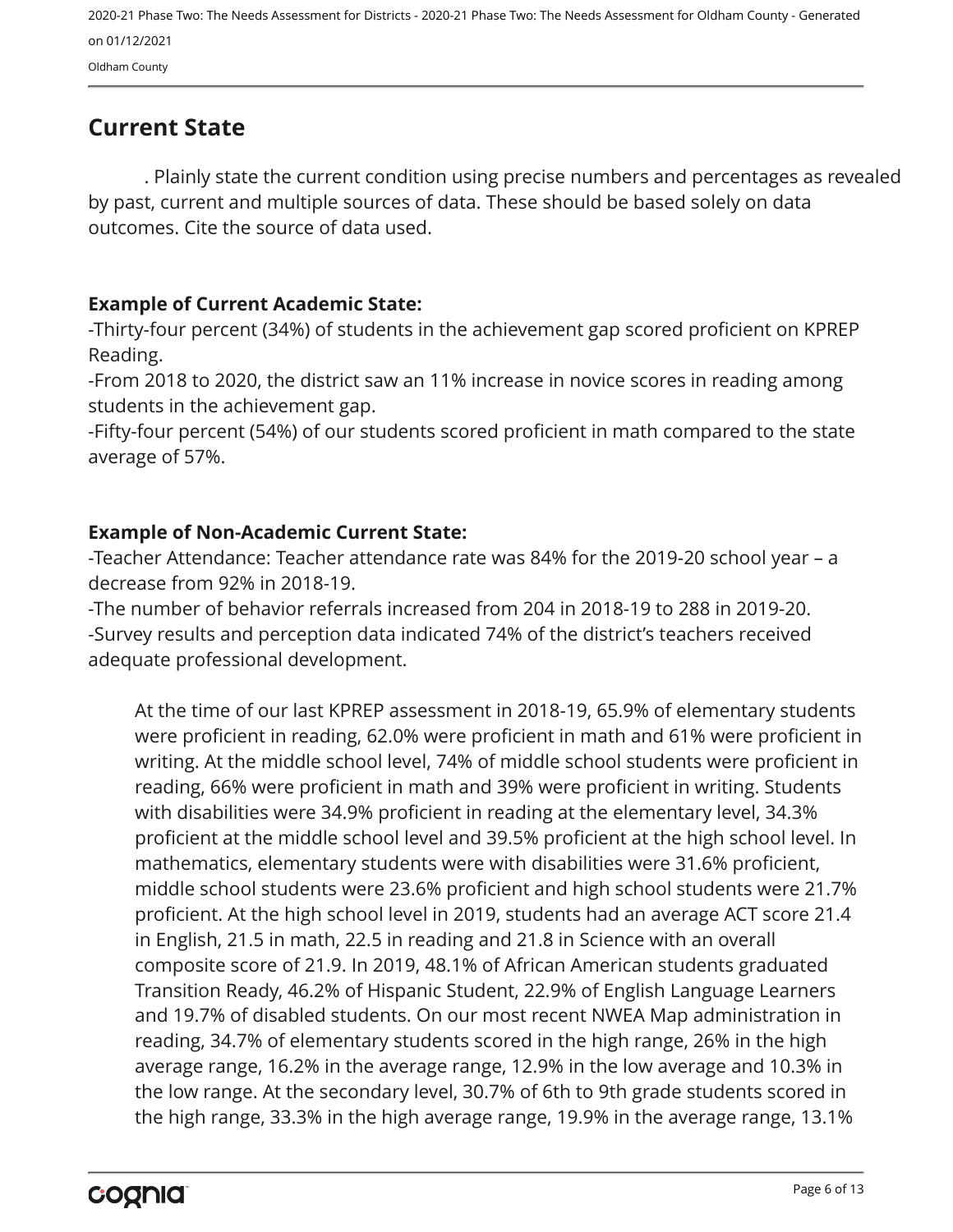Oldham County

in the low average and 6.4% in the low range. On our most recent NWEA Map administration in math, 24% of elementary students scored in the high range, 28.3% in the high average range, 21.3% in the average range, 15.1% in the low average and 11.4% in the low range. At the secondary level, 31.3% of 6th to 9th grade students scored in the high range, 27.1% in the high average range, 22% in the average range, 12.6% in the low average and 7% in the low range.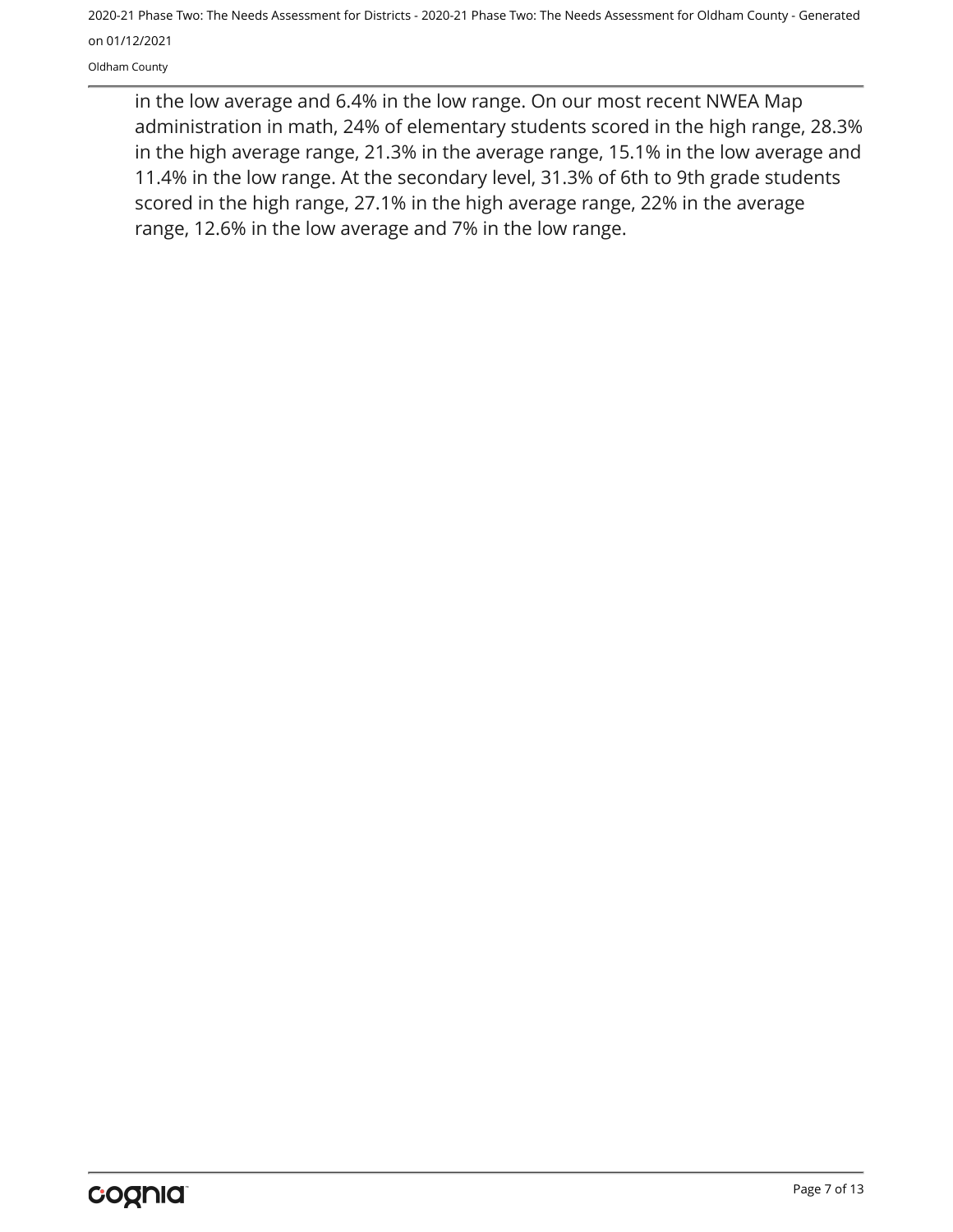Oldham County

## <span id="page-7-0"></span>**Priorities/Concerns**

. Clearly and concisely identify areas of weakness using precise numbers and percentages.

**NOTE:** These priorities will be thoroughly addressed in the Comprehensive District Improvement Plan (CDIP) diagnostic and template.

**Example:** Sixty-eight (68%) of students in the achievement gap scored below proficiency on the KPREP test in reading as opposed to just 12% of non-gap learners.

Critical Finding 1: Elementary Math data shows an increase in the percentage of Kindergarten students whose performance falls in the Low and Low Average range in fall of 2020 compared to the winter of 2019. In 2019, approximately 3.5 percent of Kindergarteners fell into the low range compared to 12.5% in 2019 and 8.0% of Kindergarteners fell into the Low Average range compared to 13.1% in 2020. These increases raise concerns about the impact that remote learning and the COVID-19 pandemic have had on our students' readiness to enter Kindergarten. A closer look at individual student performance data in math from the winter of 2019 to the fall of 2020 identified a number of concerning findings in Mathematics. In the area of Operations and Algebraic Thinking we identified 42% of students in 1st to 5th grade who dropped one or more performance level on their NWEA Map test (e.g. Hi Average to Average, Average to Low Average, etc.). In the area of Measurement of Data, we identified 39.8% of 1st to 5th grade students who dropped one or more performance levels. Critical Finding 2: Secondary Language Arts data shows an increase in the percentage of 6th, 7th and 8th grade students whose performance on the NWEA Map assessment fell into the Low and Low Average range in the fall of 2020 compared to the winter of 2019. 8th grade students in the Low range increased by 4.8% from 5% in 2019 to 9.8% in 2020. The number of students in the Low Average range increased by approximately 3% between 2019 and 2020. At the same time, we saw decreases in the number of students performing at the High Average and High range. We observed a drop in the percent of 6th grade students in the High range moving from 31.8% in 2019 to 24.5% in 2020, 7th grade students dropped from 34% in 2019 to 28% in 2020 and 8th grade students dropped from 31.3% on 2019 to 21.8% in 2020. A closer look at individual student performance data in ELA from the winter of 2019 to the fall of 2020 identified a number of concerning findings in Language Arts. In the area of Vocabulary Acquisition and Use, we identified 50.7% of 6th to 9th grade students who dropped one or more performance level on their NWEA Map test (e.g. Hi Average to Average, Average to Low Average, etc.) from the winter of 2019 to the fall of 2020. In Literature, 38.1% of 6th to 9th grade student dropped one or more levels and in the area of Information Texts, we identified 35.2% of students who dropped one or more levels. Critical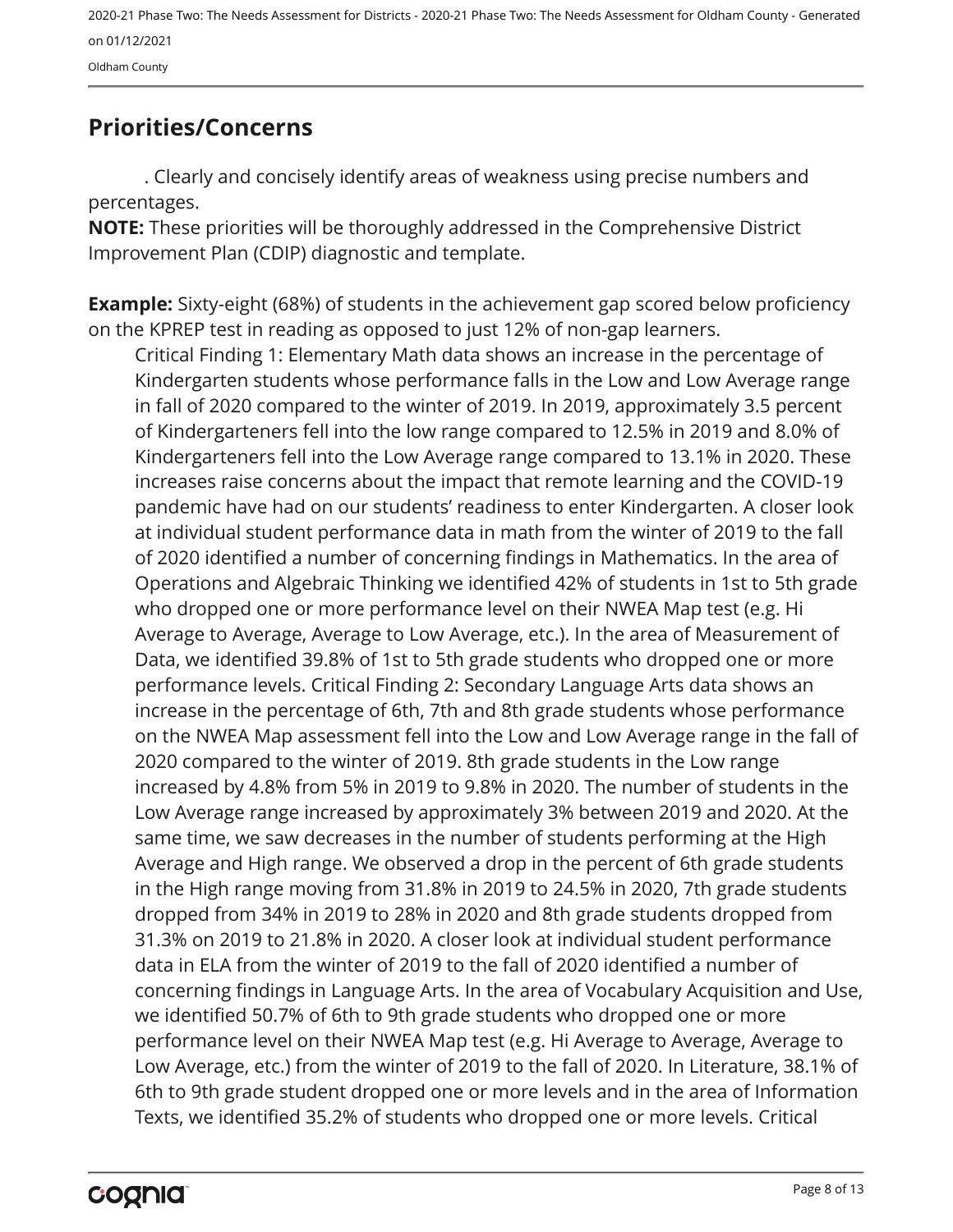Oldham County

Finding 3: On-Demand Writing at all grade levels continues to be an area of concern. School leadership teams have developed writing plans that align to the district writing plan, but we continue to see declines in the percentages of proficiency at all levels. During the 2018-19 school year, we did see increases with on-demand writing at the elementary level, including movement towards closing the achievement gap with all subpopulations. High school showed no significant change. All but on middle school reflected a significant decline in proficiency. Critical Finding 4: Transition Readiness continues to be an area of focus at the high school level. During the 2018-19 school year, only 19.7% of disabled students graduated Transition Ready in Oldham County Schools. Our district struggles to offer and ensure students' access to courses that will provide students the knowledge, skills and dispositions necessary to transition to the next level of a students' career. Moving Forward: The data found in this report gives a broad overview of the challenges facing Oldham County Schools. Due to the COVID-19 pandemic, our district is missing the state-wide KPREP data that we are accustomed to analyzing to measure academic progress over time. In place of these data, we have done our best to measure student academic performance using the NWEA MAP assessment. We will continue to monitor MTSS data at the building level and use winter and spring MAP assessment data to measure students progress moving forward.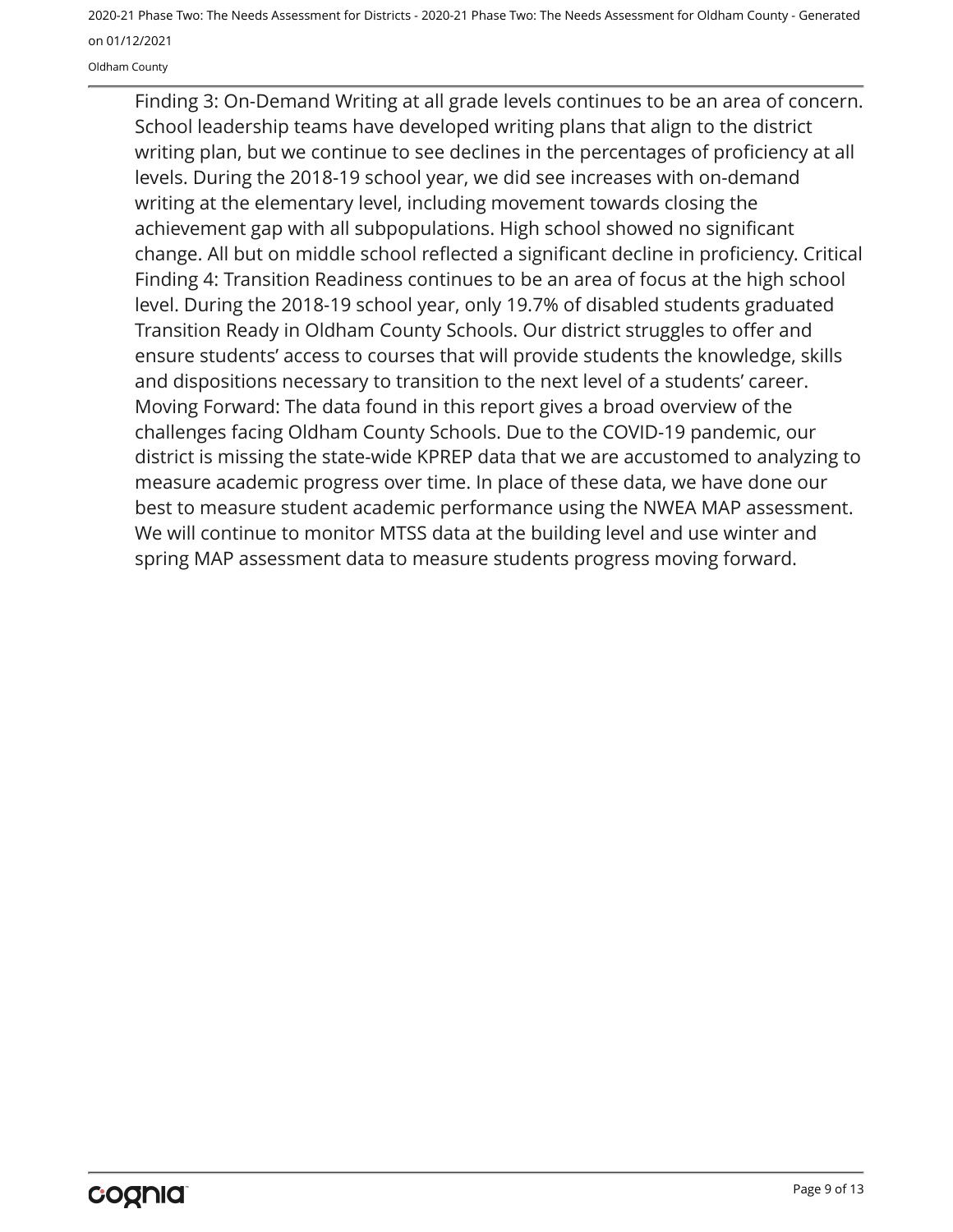<span id="page-9-0"></span>**Trends**

Over the last two years, elementary mathematics and secondary language arts are content areas needing our focused attention as a district. As described in the Priorities / Concerns section of this report, we have noticed a decline in students' performance level as measured by the NWEA Map assessment in elementary mathematics and secondary language arts. Within these two focus areas, students of color, students supported through the Free / Reduced Lunch program and students supported through special education continue to underperform their peers. The achievements gaps that exist between these student groups are substantial and are worthy of our time and focused attention to close. . Analyzing data trends from the previous two academic years, which academic, cultural and behavioral measures remain significant areas for improvement?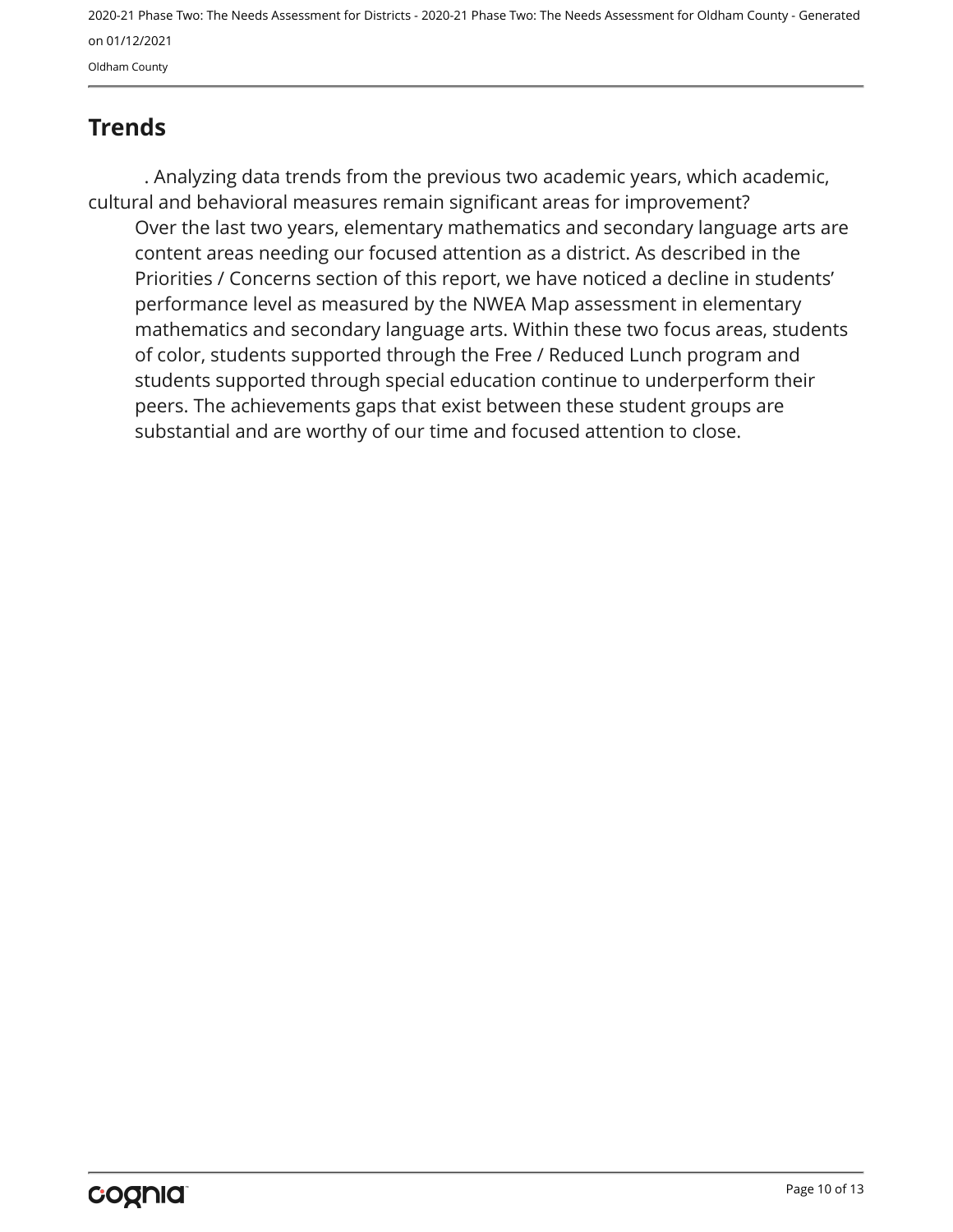## <span id="page-10-0"></span>**Potential Source of Problem**

. Which processes, practices or conditions will the school focus its resources and efforts upon in order to produce the desired changes? Note that all processes, practices and conditions can be linked to the six Key Core Work Processes outlined below:

[KCWP 1: Design and Deploy Standards](https://education.ky.gov/school/csip/Documents/KCWP 1 Strategic Design and Deploy Standards.pdf)

[KCWP 2: Design and Deliver Instruction](https://education.ky.gov/school/csip/Documents/KCWP%202%20Strategic%20Design%20and%20Deliver%20Instruction.pdf)

[KCWP 3: Design and Deliver Assessment Literacy](https://education.ky.gov/school/csip/Documents/KCWP%203%20Strategic%20Design%20and%20Deliver%20Assessment%20Literacy.pdf)

[KCWP 4: Review, Analyze and Apply Data](https://education.ky.gov/school/csip/Documents/KCWP 4 Strategic Review Analyze and Apply Data.pdf)

[KCWP 5: Design, Align and Deliver Support](https://education.ky.gov/school/csip/Documents/KCWP 5 Strategic Design Align Deliver Support Processes.pdf)

[KCWP 6: Establishing Learning Culture and Environment](https://education.ky.gov/school/csip/Documents/KCWP 6 Strategic Establish Learning Culture and Environment.pdf)

We intend to focus on three areas to address the critical focus areas outlined in this report: 1. KCWP 2: Design and Deliver Instruction 2. KCWP 4: Review, Analyze and Apply Data 3. KCWP 5: Design, Align and Deliver Support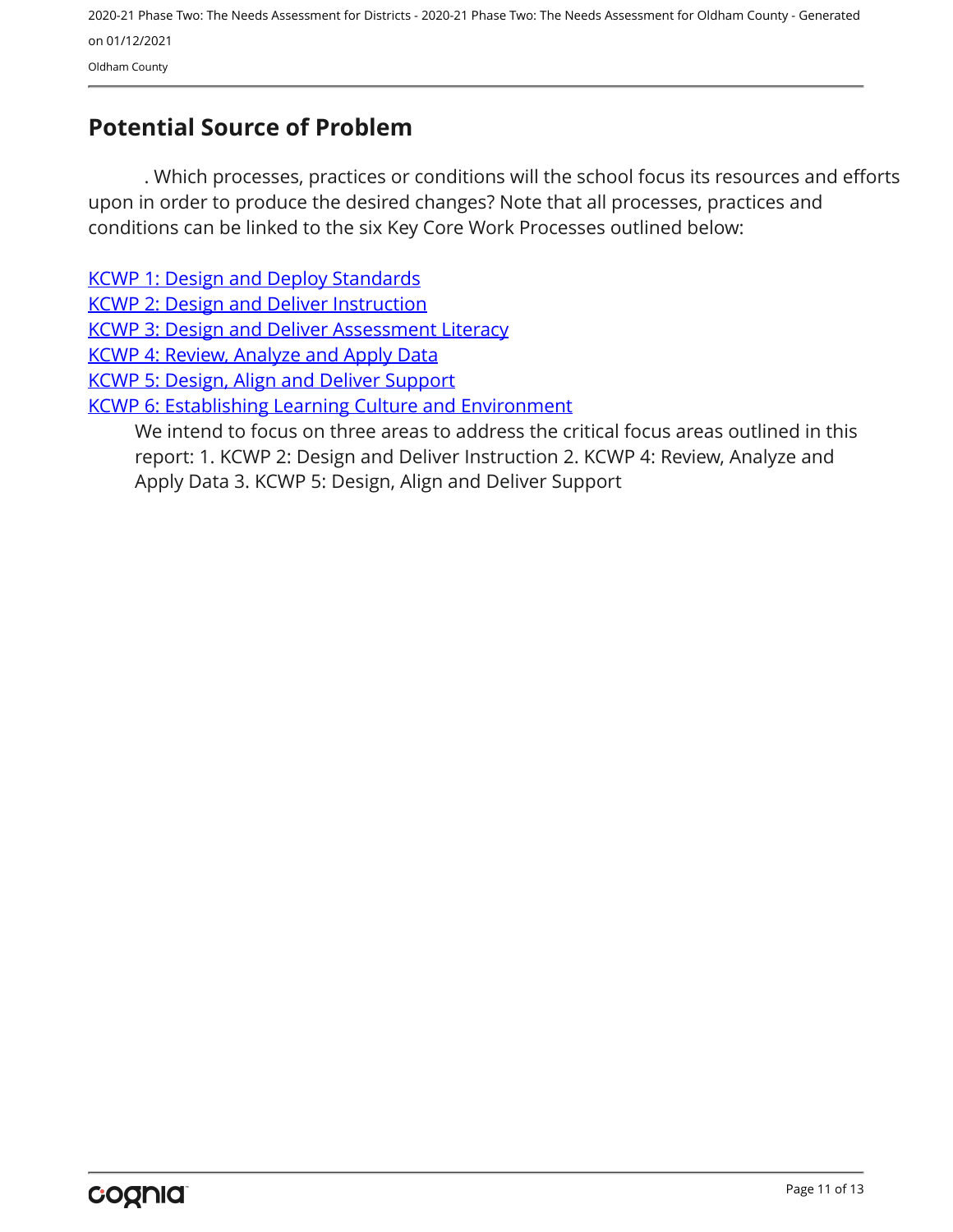Oldham County

## <span id="page-11-0"></span>**Strengths/Leverages**

. Plainly state, using precise numbers and percentages revealed by current data, the strengths and leverages of the district.

**Example**: Graduation rate has increased from 67% the last five years to its current rate of 98%.

Elementary students have made noticeable improvement in English Language Arts as measured by the NWEA Map assessment. The average Percentile Rank for a student in 1st and 3rd grade grew 6 PR points from an average of 59 to 65 in 1st grade and from 56 to 62 in 3rd grade. Equally noteworthy, we saw the average Percentile Rank for 7th, 8th and 9th grade students grow in mathematics. In 7th grade the average PR grew from 57 in 2019 to 62 in 2020. 8th and 9th grade grew an average of 3 points from 62 to 65 for 8th grade students and 65 to 68 for 9th grade students. Oldham County Schools continue to have extremely high graduate rates and lead the state in overall ACT composite scores.